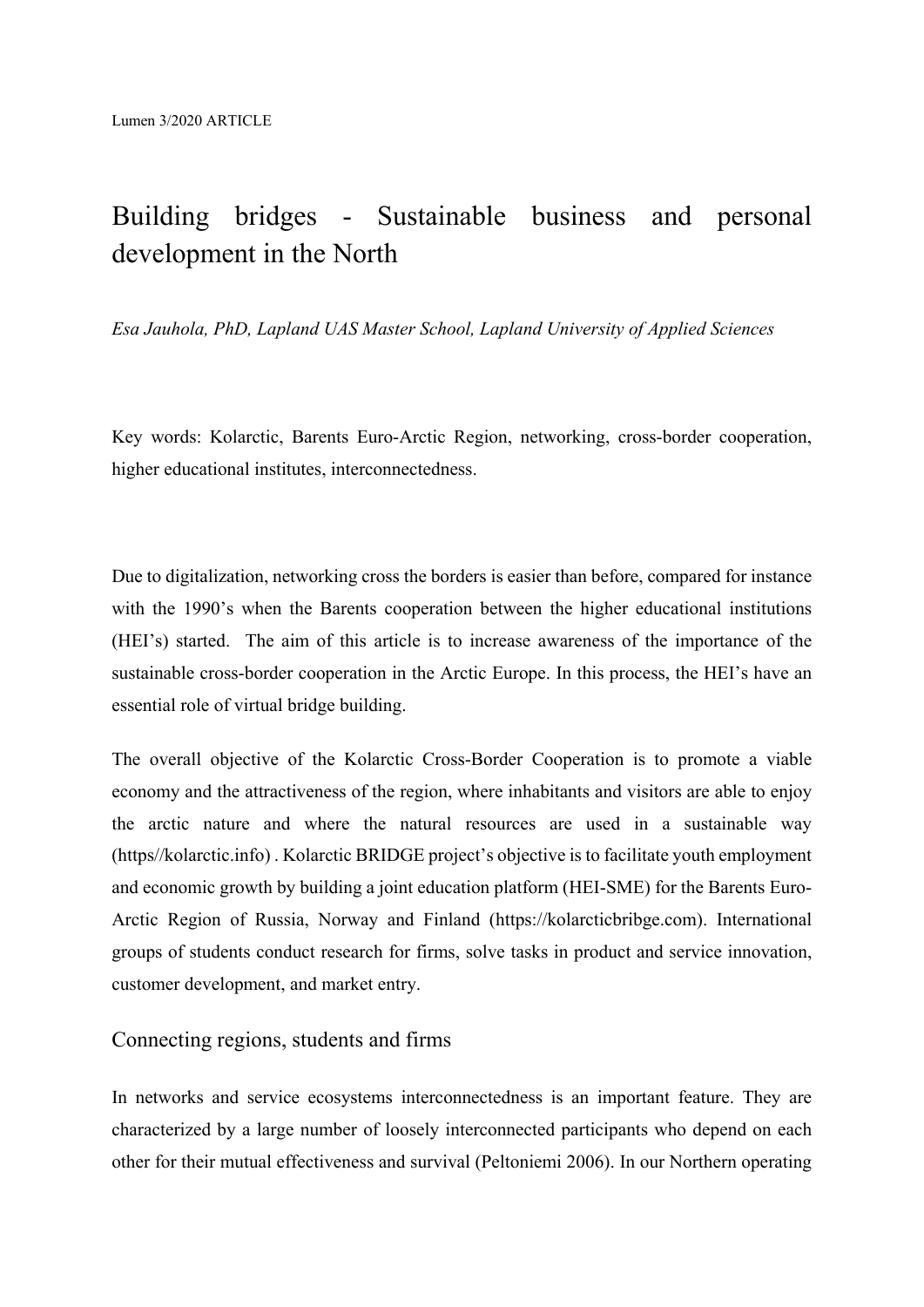environment, the interplay between the enterprises, universities and coordinating organization such as Regional Council of Lapland, is an important element in the sustainable development of the Arctic Europe, not to forget other factors such as culture and environment.

The purpose of the Kolarctic BRIDGE project is to connect regions in the Barents area, small and medium-sized enterprises, universities and students in the Barents region. The key success factor is that the young generation, the students learn to know the regional and business cultures in neighbouring countries, they can build networks which can be valuable also after graduation. In transnational teams they need to solve problems given by the commissioners and give creative solutions to help the case organization to develop their services and business model.

People-to-people cooperation is an essential value in the Kolarctic area which is a flourishing, environmentally friendly and diverse area with viable economy, fluent mobility of people, ideas and technologies. There are five higher educational institutes participating the project: the Arctic University of Norway (UiT, Alta), Murmansk State Humanities University (MASU), Petrozavodsk State University (PetrSU), ITMO University from St.Petersbrg and Lapland UAS. They all have an important to task to develop the region, the Northern operational environment, not only in their own country but especially cross the borders. In this collaboration, the coaching teachers play a central role. They innovated and planned the project together, induced SME's in their own regions to join the project and give real-life assignments to the student teams. More than 20 professors and teachers are coaching the transnational student teams. ICT and project specialists are taking care of the smooth progress of the communication.

#### Six workshops with 300 students

The project started in spring 2019 in Tornio Finland with 50 students and 10 case companies. In mixed teams the students analyzed the case companies, and innovated development ideas based on the given tasks. Already before the workshop they had met online to plan questions to the managers they met in Tornio. By the end of the week they presented their preliminary ideas and after the face-to-face workshop continued finalizing the reports online. The final online presentations took place some weeks later, and the commissioners gave feedback to each team.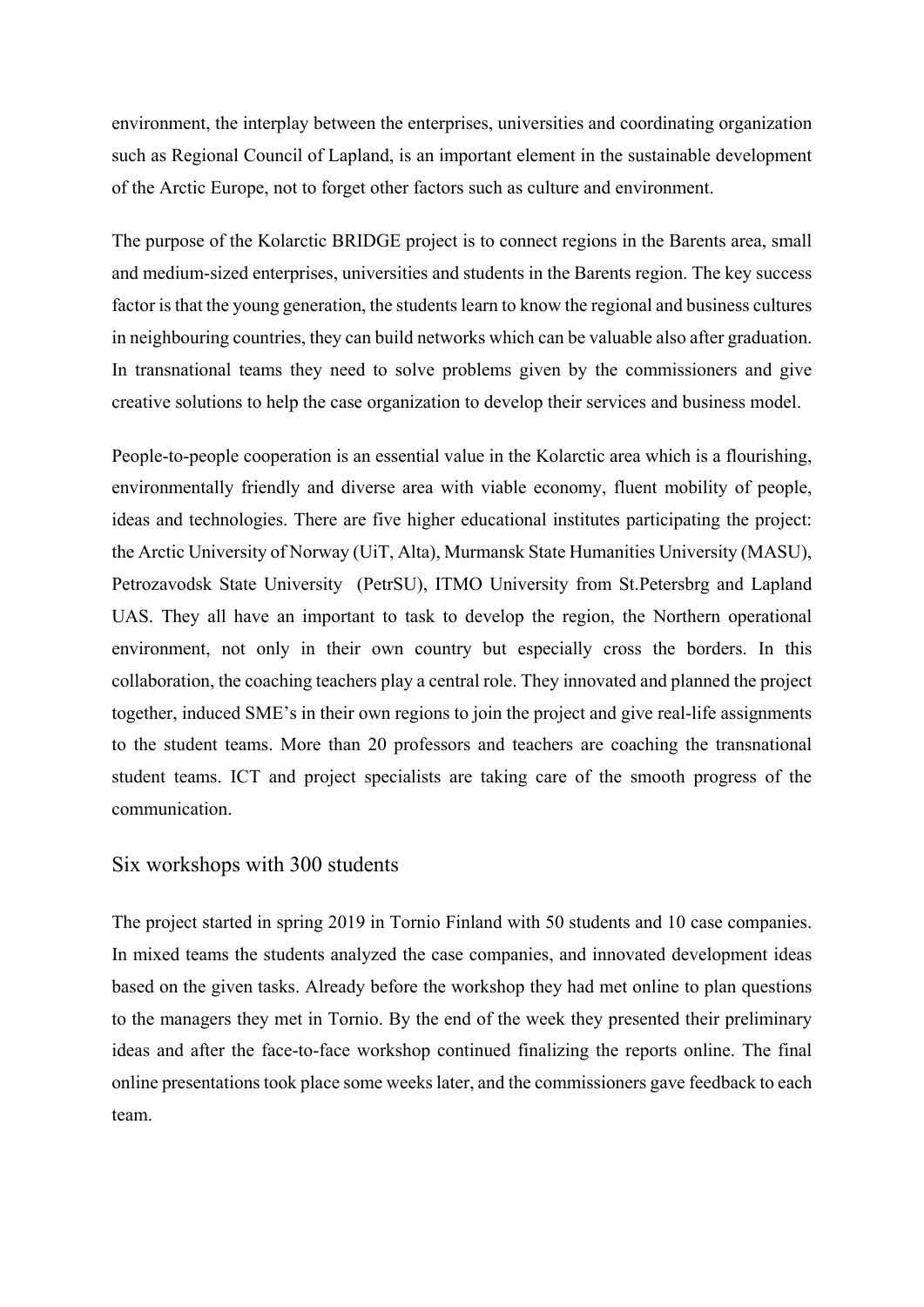In the autumn 2019 the second workshop was organized in Vardö, Norway. The third and fourth workshop were organized online due to the Covid-19 in spring and autumn 2020. The case enterprises were from Murmansk respective Petrozavodsk. The fifth workshop will take place in Alta, Norway in spring 2021, and the final one in St.Petersburg in autumn 2021. All in all, about 300 students and 60 case companies are taking part in the project.

Lapland UAS has long experience in using online tools, and despite the pandemic, the shift from a face-to-face workshop to a virtual solution went smoothly. Lapland UAS specialists also trained coaches and students in using the Creative Steps method in project implementation.

# Weaving a network

Lapland UAS (earlier Kemi-Tornio UAS and Rovaniemi UAS) started partnerships with the Barents HEI's already in the 1990's. The network was built in the project called Barents Cooperation Network with firms, students and teachers from Sweden, Norway, Russia and Finland. The idea was further developed in Barents Specialists project coordinated by Lapland University. Teachers developed in international teams online courses in business, tourism and social and health care, which were offered to students and firms in the Barents area. In addition, some teachers had the possibility to conduct research for their doctoral dissertation. Already in 2004 Moodle and ILinc were used as platforms. Based on this partnership, Travel and Tourism management (60 ECTS) training started in 2009 and was successfully run online and in summer schools in 12 years.

The predecessor of the Kolarctic Bridge, Practice Future, which started in 2013 and ended in 2015, was innovated, planned and implemented based in this network built during the 15 years of partnership. Once again, the key players were the students learning about Arctic cooperation, and firms developing thesis business models and networking. Universities were the hub and builders of the network.

#### Constructing a sustainable bridge

All the above-mentioned projects are wonderful examples of partnerships, where young people from the European Arctic develop their expertise and learn about the Barents region business environment. The projects develop competences needed in working life such as internationalization, networking, teamwork, communication, and innovation. Also, the case companies get creative ideas on how to develop their business models.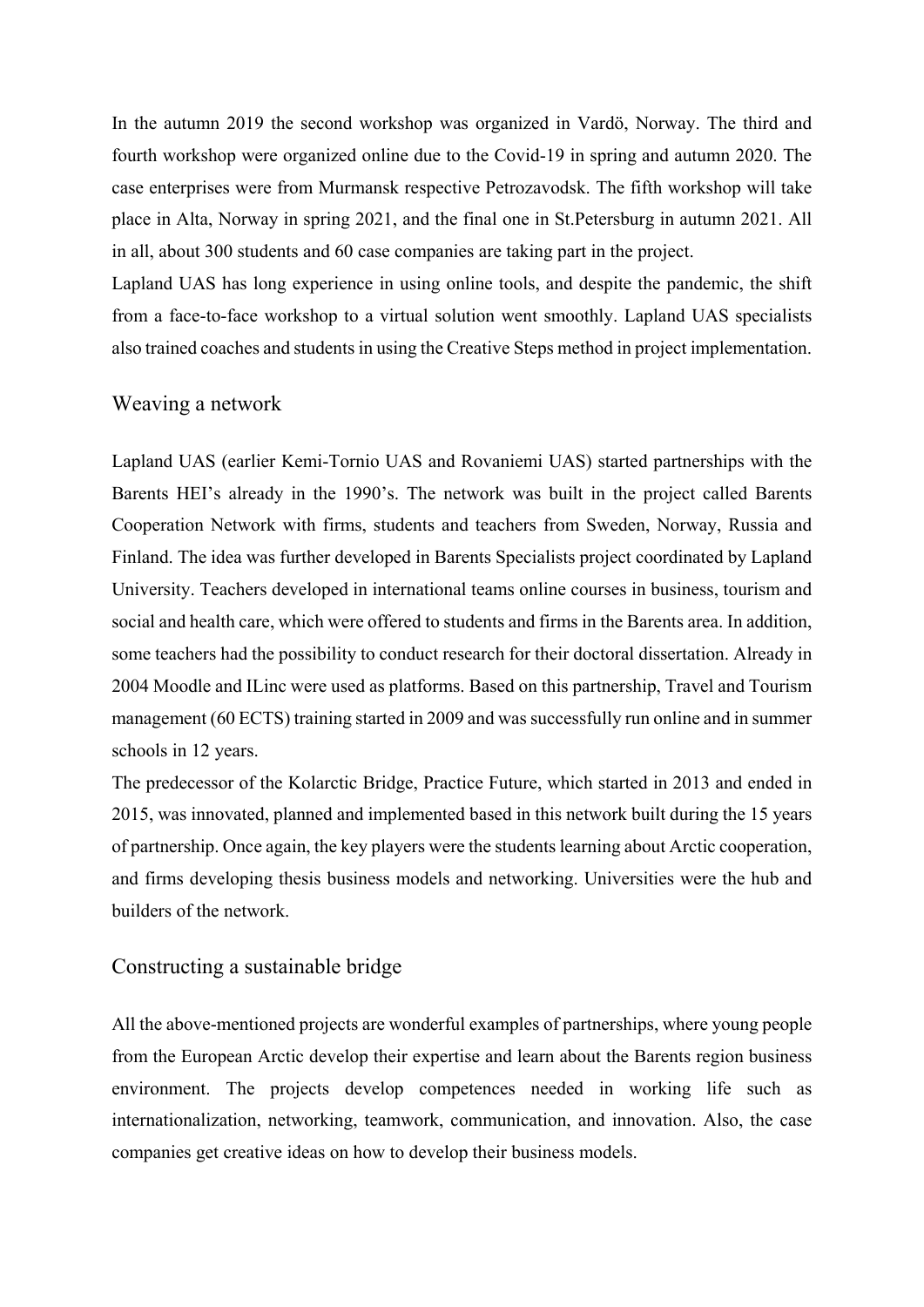The Kolarctic Bridge shows that not only students and individual firms are the beneficiaries of this kind of collaboration. Especially in Vardö and Petrozavodsk it was clearly seen that the case firms started to cooperate with each other. In Vardö, the entrepreneur's association is coordinating the network knitting, and in Petrozavodsk, the participating hotel is weaving a local business ecosystem to serve tourists and to offer better services, also for locals. The goal is that the as many SME's as possible, will be interconnected.

Interconnectedness is an important feature in ecosystems. They are characterized by a number of loosely interconnected participants who depend on each other. Accoording to Peltonieni (2009), the benefits of being a member of an ecosystem include the opportunity to form alliance and thrive in a network, protected from potential invaders. In an ecosystem, the firms, universities and other organizations are interconnected in the sense that they have an effect on each other. Peltoniemi (2009) states that interconnectedness enables various interactions between the members. Together with interconnectedness they lead a shared fate among the organizations. The members are dependent on each other, and the failures of firms can result in failures of other firms.

## Conclusion

In each of the five regions of Kolarctic Bridge, the universities are the hub of the local and regional networks. The wider ecosystem, covering the Barents Euro-Arctic region has officially existed in almost 30 years.

Digitalization has developed with big steps in all regions during Covid-19, but in many firms, it is still not well-developed. In this process the University network could join the forces and become bridge builders, constructors of a sustainable digital ecosystem.

To conclude, the Kolarctic Bridge project builds bridges on different levels, between universities, teachers and other employees, firms, students and regions. My suggestion is that Lapland UAS will take the role of a hub coordinator of this wider ecosystem, and take care that it will continue developing also in the future, and to become sustainable.

# References:

The Kolarctic CBC region has enormous possibilities, [https://kolarctic.info/.](https://kolarctic.info/) Kolarctic BRIDGE [https://kolarcticbridge.com/.](https://kolarcticbridge.com/)